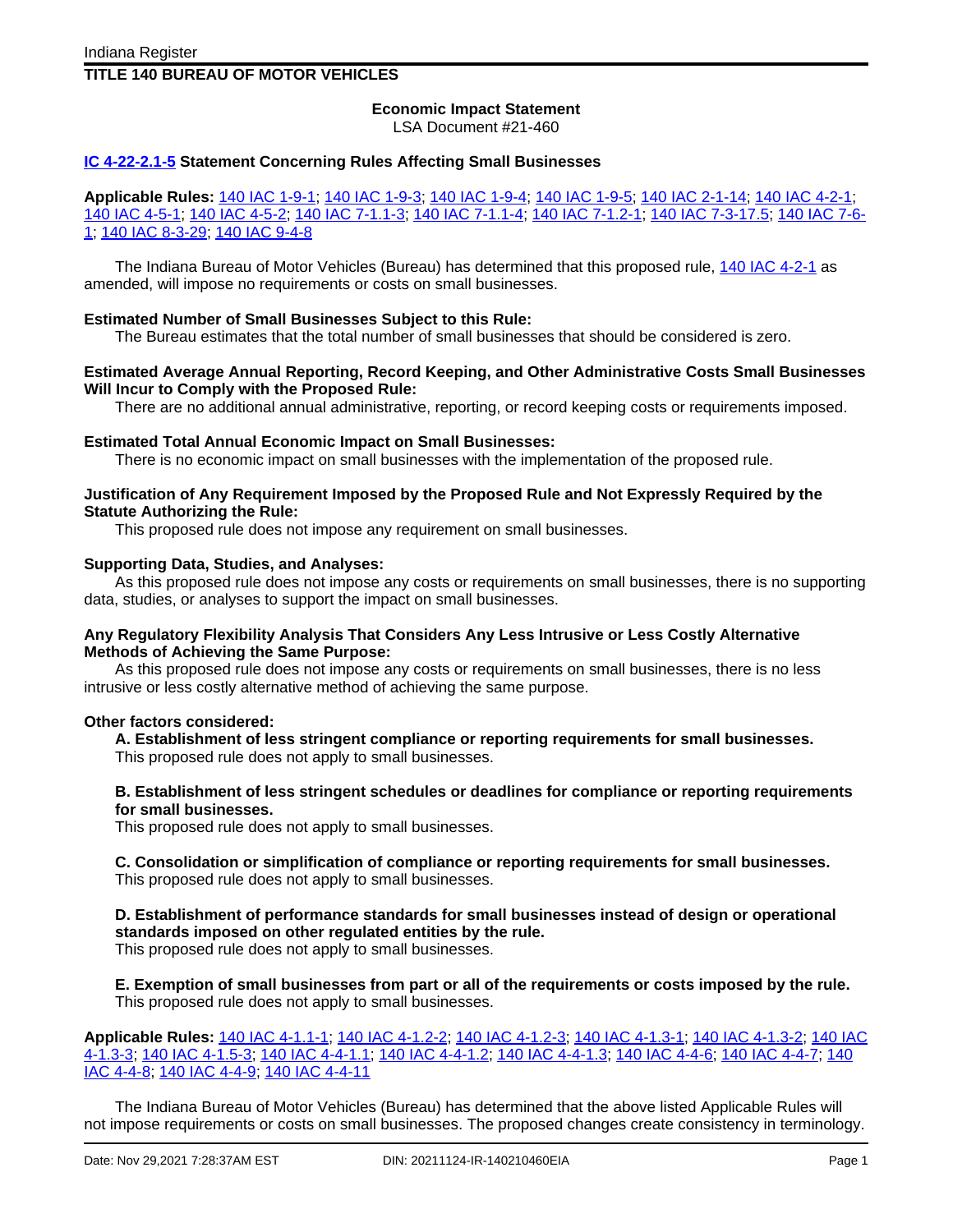#### **Estimated Number of Small Businesses Subject to this Rule:**

250

### **Estimated Average Annual Reporting, Record Keeping, and Other Administrative Costs Small Businesses Will Incur to Comply with the Proposed Rule:**

There are no additional annual administrative, reporting, or record keeping costs or requirements imposed.

#### **Estimated Total Annual Economic Impact on Small Businesses:**

There is no economic impact on small businesses with the implementation of the proposed rule.

#### **Justification of Any Requirement Imposed by the Proposed Rule and Not Expressly Required by the Statute Authorizing the Rule:**

This proposed rule does not impose any requirement on small businesses.

#### **Supporting Data, Studies, and Analyses:**

As this proposed rule does not impose any costs or requirements on small businesses, there is no supporting data, studies, or analyses to support the impact on small businesses.

#### **Any Regulatory Flexibility Analysis That Considers Any Less Intrusive or Less Costly Alternative Methods of Achieving the Same Purpose:**

As this proposed rule does not impose any costs or requirements on small businesses, there is no less intrusive or less costly alternative method of achieving the same purpose.

#### **Other factors considered:**

**A. Establishment of less stringent compliance or reporting requirements for small businesses.** Not Applicable

**B. Establishment of less stringent schedules or deadlines for compliance or reporting requirements for small businesses.**

Not Applicable

**C. Consolidation or simplification of compliance or reporting requirements for small businesses.** Not Applicable

**D. Establishment of performance standards for small businesses instead of design or operational standards imposed on other regulated entities by the rule.** Not Applicable

**E. Exemption of small businesses from part or all of the requirements or costs imposed by the rule.** Not Applicable

# **Applicable Rule:** 140 IAC [4-1.4-1](http://www.in.gov/legislative/iac/iac_title?iact=140&iaca=4)

The Indiana Bureau of Motor Vehicles (Bureau) has determined that the proposed rule imposes minimal requirements or costs on small businesses.

# **Estimated Number of Small Businesses Subject to this Rule:**

250

**Estimated Average Annual Reporting, Record Keeping, and Other Administrative Costs Small Businesses Will Incur to Comply with the Proposed Rule:**

None

**Estimated Total Annual Economic Impact on Small Businesses:**

Less than \$1000 per year total for the totality of small businesses.

### **Justification of Any Requirement Imposed by the Proposed Rule and Not Expressly Required by the Statute Authorizing the Rule:**

This proposed rule change covers the administrative cost of the Bureau to issue a replacement license required by regulation to be displayed by the business at its location in the event of loss of such license. This